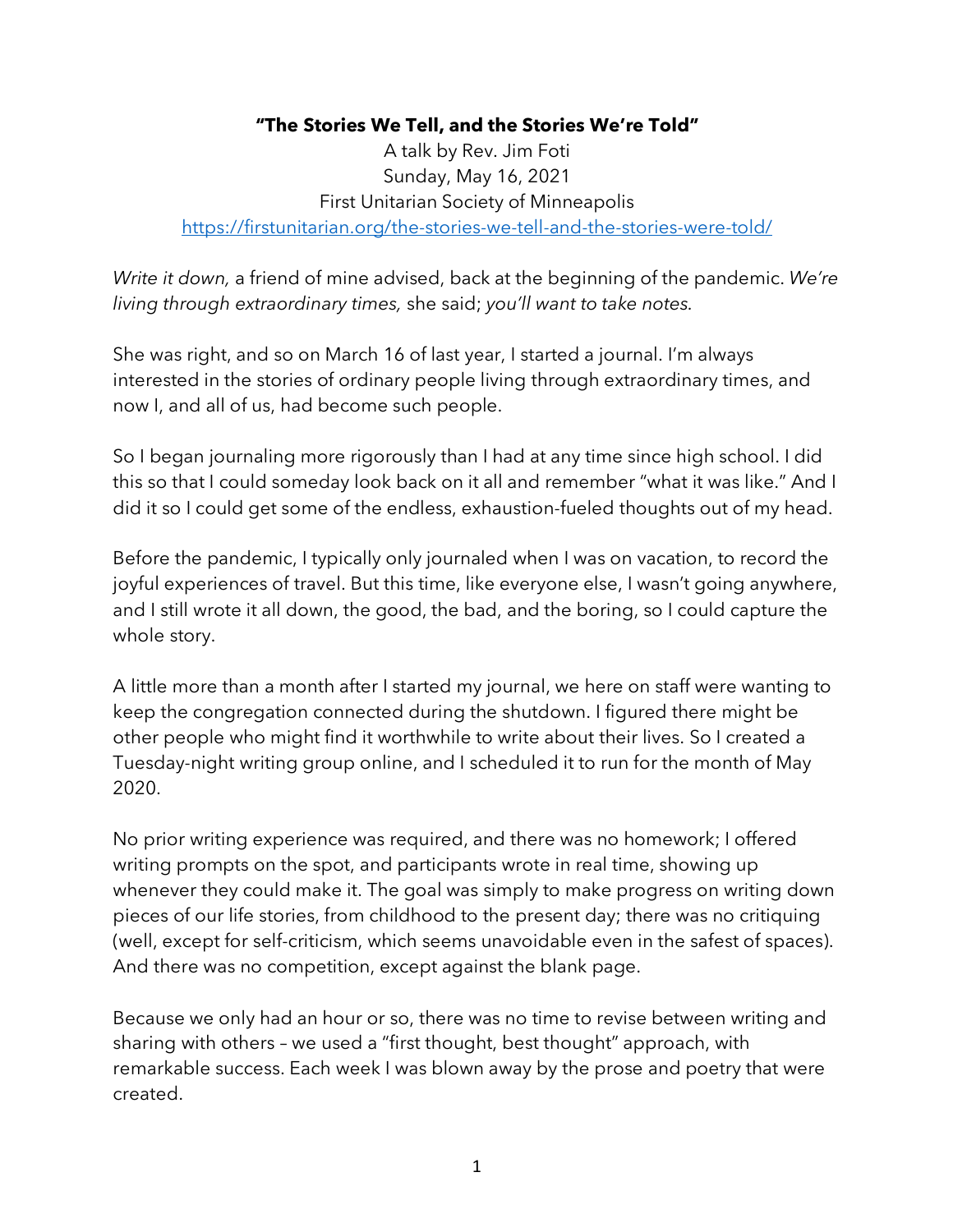And what started as a one-month experiment has now lasted for more than a year. We were scheduled to have our final writing session on the day after the murder of George Floyd. Thanks to a teenager's cellphone video, the whole world got to see the full story of what happened to Mr. Floyd, sending many other lives in new directions. The writing group continued to meet, because there was so much more for each of us to write down.

And I think that points to the key to the group's success: participants have kept it real. From the very beginning and to this day, these Tuesday-night writers have shared truths, hard truths, full truths, truths poignant and hilarious, about their lives, their relationships, their neighborhoods. About racism and sexism and fear and justice, about great joy and profound despair, with plenty of compassion and good humor. Every week, we've witnessed the power of expressing and listening to the truth of our stories.

Our assembly theme this month at the First Unitarian Society of Minneapolis is story. And today I want to talk about the importance and the impact of keeping it real and true, whether the story is about ourselves, or about a people or a nation. Whether we're writing a first draft of our personal story, or revising and rounding out our broader, collective story. I want to look at how narratives are being revised to bring them closer to the full truth, and I want to look at the powerful and sometimes challenging consequences of doing that. And it seems all the more important to talk about this right now, when we live a country in which a significant portion of the population has dissociated from demonstrable reality. The truth is at once eternal and fragile, and we have a duty toward its care.

As many of you know, I have an intense curiosity about the world, and I often feel like I'm trying to read the entire Internet every day, just because I find stories so interesting. And one thing I've noticed in the past few years, and especially in the year since the uprising, is that there are more and more pieces of the human story coming out of the shadows and into the light.

This kind of updating is sometimes derided as revisionist history, as though the versions of history many of us were taught in school long ago were handed down from the sky on a stone tablet, inerrant and immutable. In reality, those versions were written mainly by men from a narrow racial and socioeconomic range, and the stories centered the actions and perspectives of that demographic. The stories newly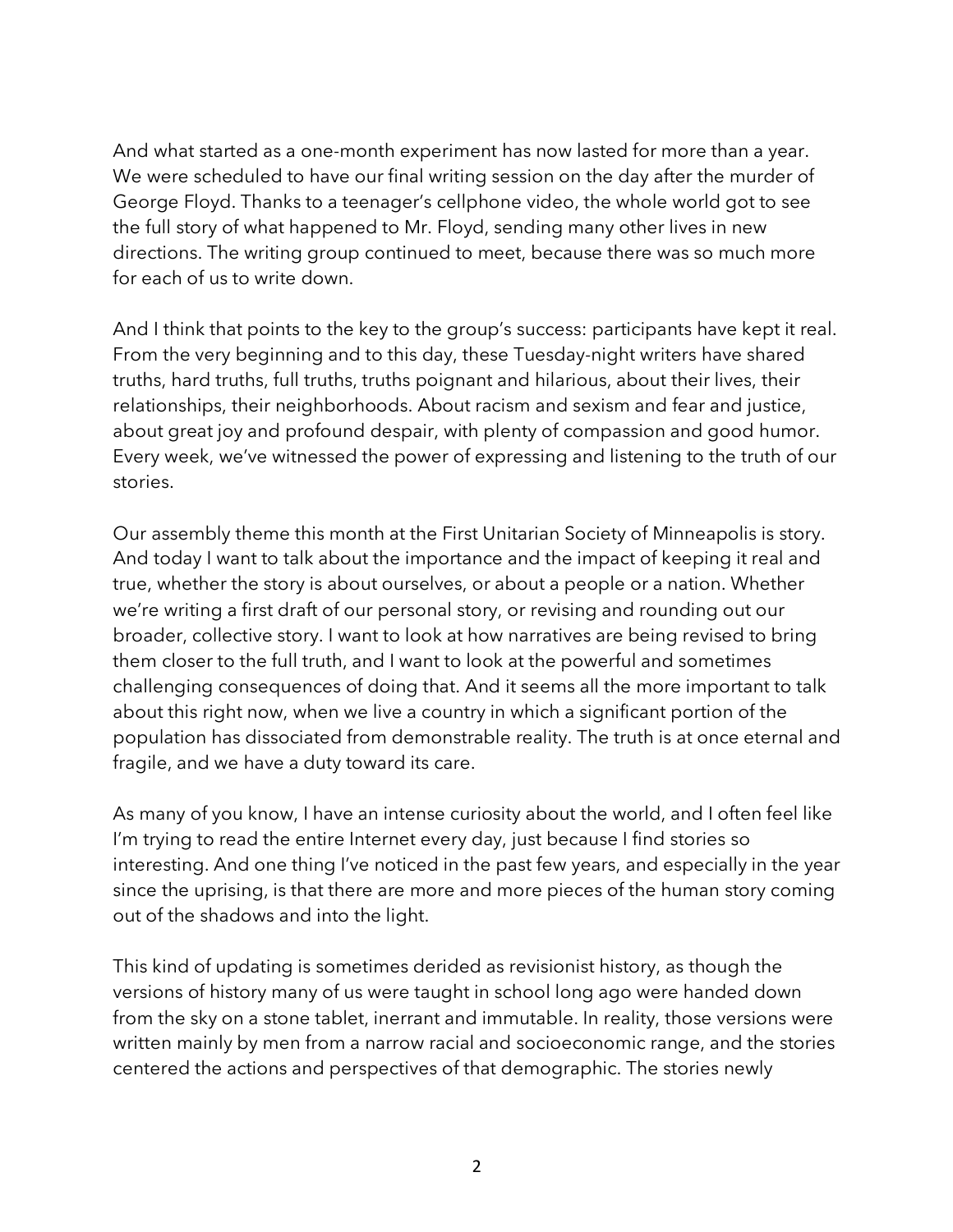coming to light are just as fact-based if not more so than the earlier versions. And for those hearing them for the first time, they can be alarming, even horrifying.

Just one example: Over this past winter, when I passed through Tulsa, Oklahoma, I already knew about the Tulsa race massacre, which took place 100 years ago this month. As you may know, the massacre led to countless deaths and the destruction of Tulsa's thriving African-American neighborhood. The massacre was not taught in the local schools or even talked about for many decades. In recent years, Tulsa has made great strides in acknowledging what happened, and I learned about the massacre during my seminary years.

What I hadn't known about was another atrocity that took place on the Osage Indian reservation, which starts on the outskirts of Tulsa. Osage lands were found to have oil beneath them at the turn of the 20th century, and to access that wealth, white men engaged in widespread, systemic chicanery. They declared the Osage not sufficiently intelligent to manage their own affairs, and so required them to have white guardians, who skimmed off considerable amounts of money. Perhaps most astonishingly, some white men would marry Osage women, murder them or their family members, evade punishment, and then inherit the money. (Journalist David Grann published a book about this in 2017; you may have heard about it on public radio.)

And this kind of tragedy is not just in the past – even today, an Indigenous woman in Minnesota is several times more likely to be murdered than women of other races. These kinds of stories are sickening to anyone with a heart, and can leave one wondering whether there is any bottom to humanity's racism or brutality.

Websites, newspapers, magazines, documentaries – these days, all kinds of reliable sources are rounding out the stories and histories in a kind of mass reckoning. This deluge of stories, of overdue truth-telling, can be a lot to absorb. As one of our FUS members recently put it, "Some days I am just stricken by forgotten atrocities." His comment was in reference to the abuse of unwed mothers in Ireland, but it applies to so much.

In times like these, it can be helpful to remember the adrienne maree brown quote from just a few years back. "Things are not getting worse," she said in 2017. "They are getting uncovered. We must hold each other tight and continue to pull back the veil." This isn't to say that things haven't gotten worse for some individuals and groups; Asian-Americans, for just one example, are experiencing a surge in hate crimes right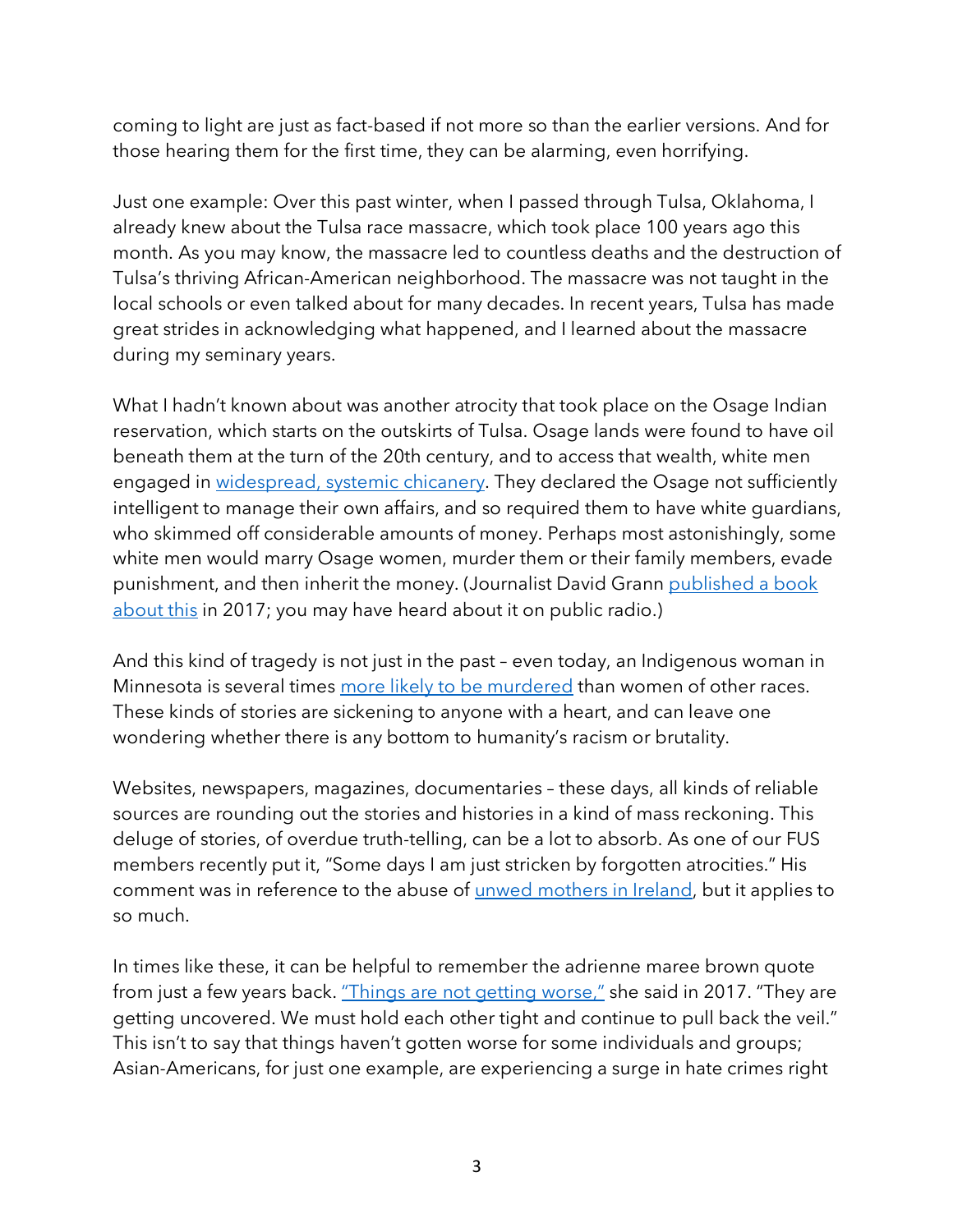now. The point is that hatred and violence, while news to some, are not new, and it's more that stories are coming out of the shadows seemingly every day.

It's better to know, to have a fuller picture of the stories we've been told. And we are seeing in real time right now the damage that can happen when a story is told in fragments and falsehoods.

"You can't handle the truth" is a famous movie line and an internet meme. But millions of our fellow citizens literally can't handle the truth – the truth about their candidate, about the election outcome, about the Civil War, about the benefits of wearing a mask; the painful truth about America's past and about the brutalities and gross inequalities of the present day; the truth about the world's rapidly changing climate. I had heard that quote countless times, but I had never fully pictured what it would mean for someone to not actually be able to handle the truth. Now we have some vivid ideas of what that looks like – irrational, disruptive, screaming, violent, deadly behaviors on a national scale.

So, it's good to do the hard work of learning more of the story, to know the truth from different angles, to know the difficult details. But sometimes people are reluctant to speak their truth.

Last summer, the Unitarian Universalist Association put out a report called "Widening the Circle of Concern." It was written by its Commission on Institutional Change. That's maybe not the most exciting-sounding name for a committee. But changing institutions to get them to reckon with their pasts and become more equitable is difficult and important work. And the report, which is free to read online, takes a look at the many challenges of inclusivity across the denomination.

Hundreds of people from marginalized groups were approached so that their perspectives might be included. Many of those approached did participate, but the commission reported this:

*Over and over we heard from people who said they were no longer willing to describe the pain they experienced, because, after the initial shock and reaction took place, little changed. Some described this as a form of "trauma porn," in which those in the majority culture got a voyeuristic look into the lives of Black people, Indigenous people, and people of color; experienced deep emotions – and failed to act in any systematic way.*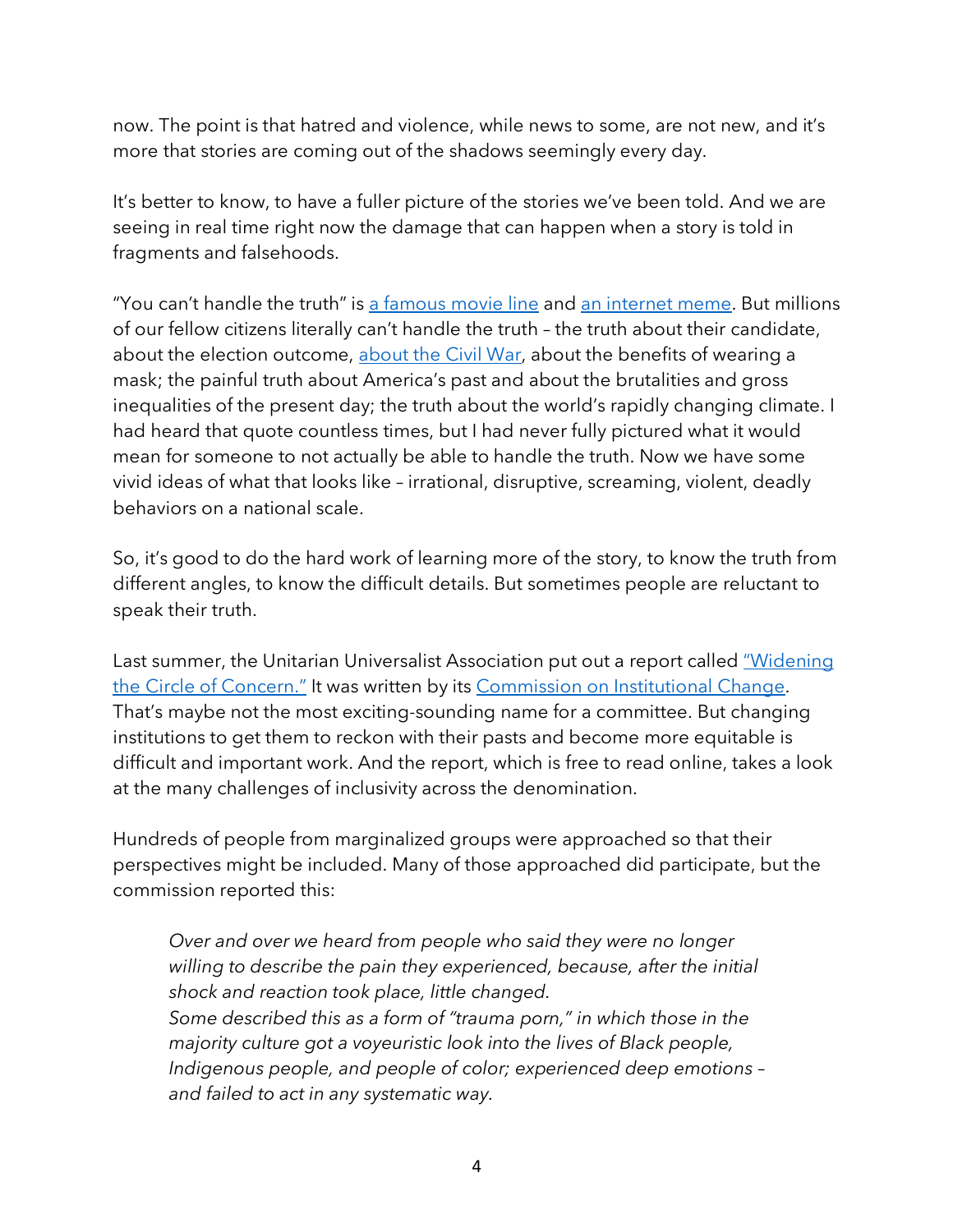So, while listening to the story is an important step, it's not the only step if we want to keep hearing more.

I want to tell just a couple more stories this morning, to illustrate how a fuller truth can correct the record, and lead those of us who are reality-based to new paths and new ways. And I want to say that I do not share these as trauma porn. Because another message I've heard, over and over from black people, indigenous people, and people of color, and also from women, transfolk, disabled folk, and more, is a weariness or exasperation that the most prominent stories are the ones in which they are in the role of victim.

Addressing this is complex – as more stories continue to be unearthed, as more truth comes to light, there is likely to be wider awareness of horrible acts committed by the dominant culture, acts that do produce victims. But one response is to focus on different kinds of stories, stories that demonstrate the abilities and creativity and selfdetermination of groups whose full story has not yet been told.

So for this next story, I want us to float nearly 700 miles down the Mississippi River, to a spot in what is now Illinois, not far from what is now St. Louis. A thousand years ago, 500 years before Columbus, a city sprouted up there, along the fertile river banks and it eventually grew to some 20,000 people, larger than London or Paris at the time. This place, called Cahokia, had sweeping plazas, thriving agriculture, transcontinental trade, and the largest earthen monument in North America. I grew up learning about the Aztecs, Incas, and Mayans, but I never learned about Cahokia.

The mounds are still there; but the city, which existed for three or four centuries, was abandoned long before Europeans arrived. For the past few decades, the main academic thinking about Cahokia's decline was that the people who lived there had brought it on themselves, through deforestation and other mismanagement of resources. This assessment was part of a long pattern of blaming marginalized communities for whatever befalls them, and a pattern of viewing Indigenous Americans as less intelligent and subhuman.

But just this month, there's new published research finding no evidence that the people of Cahokia were poor stewards of their land. Rather, archaeologists have determined that the flooding and erosion in the area started centuries after the city had been abandoned, when Europeans arrived and began heavy plowing and coal mining along the riverbanks.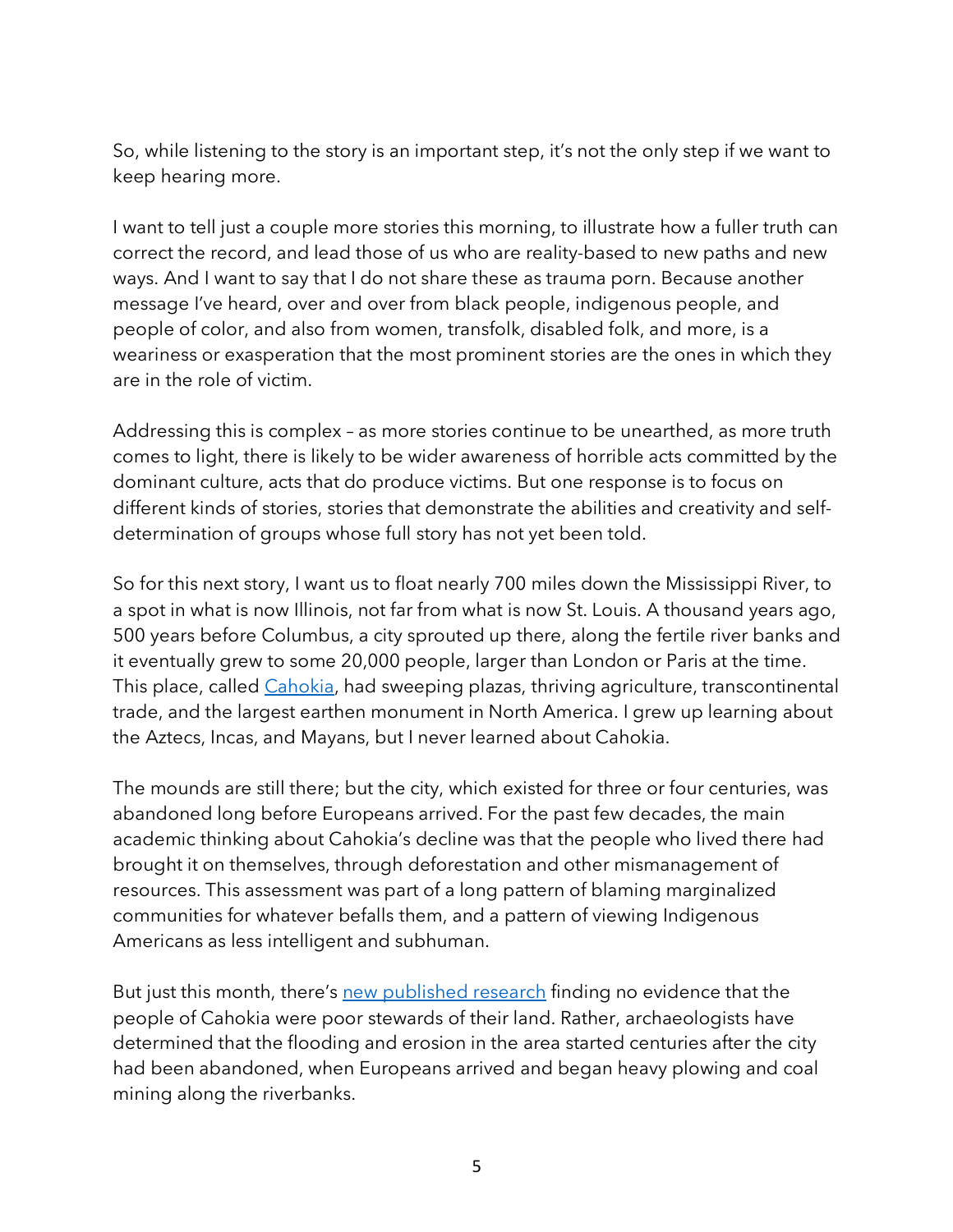Dr. Caitlin Rankin, an archaeologist from the University of Illinois, led the research. She says that our own, present-day, human-caused environmental disasters may be coloring our view of this long-ago civilization: "We shouldn't project our own problems onto the past," Dr. Rankin says. "Just because this is how we are, doesn't mean this is how everyone was or is." Her diligent research is helping update and expand the story, and is lifting up the stewardship demonstrated by indigenous communities across this continent.

The final story I want to share features an unlikely main character: Maslow's hierarchy of needs. I would imagine that many of us have heard of Maslow's hierarchy; perhaps you learned about it in a psychology class or at work. Maslow's hierarchy is usually depicted as a pyramid, with things like food and water at the bottom – needs for the basic sustenance of human life. Above that is security and safety, then belonging. Then, nearing the top, esteem and accomplishment are paired together, and, finally, self-actualization: described as fulfilling one's full potential, including creative activities.

I probably learned about this pyramid in college, and because it seemed as obvious as gravity to me, I don't think I ever questioned it – until a few weeks ago. That's when I read a blog post that kind of blew my mind.

It had the title "Maslow Got It Wrong." The blogger later acknowledged that he himself got a few things wrong, but the gist of what he wrote was mind-expanding to me and to other ministers and even to people with psychology degrees, who hadn't heard this part of the story. None of us was ever taught that Maslow got some of his ideas from spending time with the Blackfeet Indians in Canada, and that many of today's Blackfeet have taken issue with Maslow's use and interpretation of their values. The point that made the most immediate sense to me was this one:

*While in Maslow's model, we find love and belonging only after attending to our basic needs and safety, the Blackfoot model describes that our tribe or community is the means through which we are fed, housed, clothed, and protected.*

Of course that's true. Community, which Maslow's followers placed right in the middle of the pyramid, is actually essential to the needs placed under it. Belonging has to happen first. And as one minister I know pointed out, there are plenty of artists